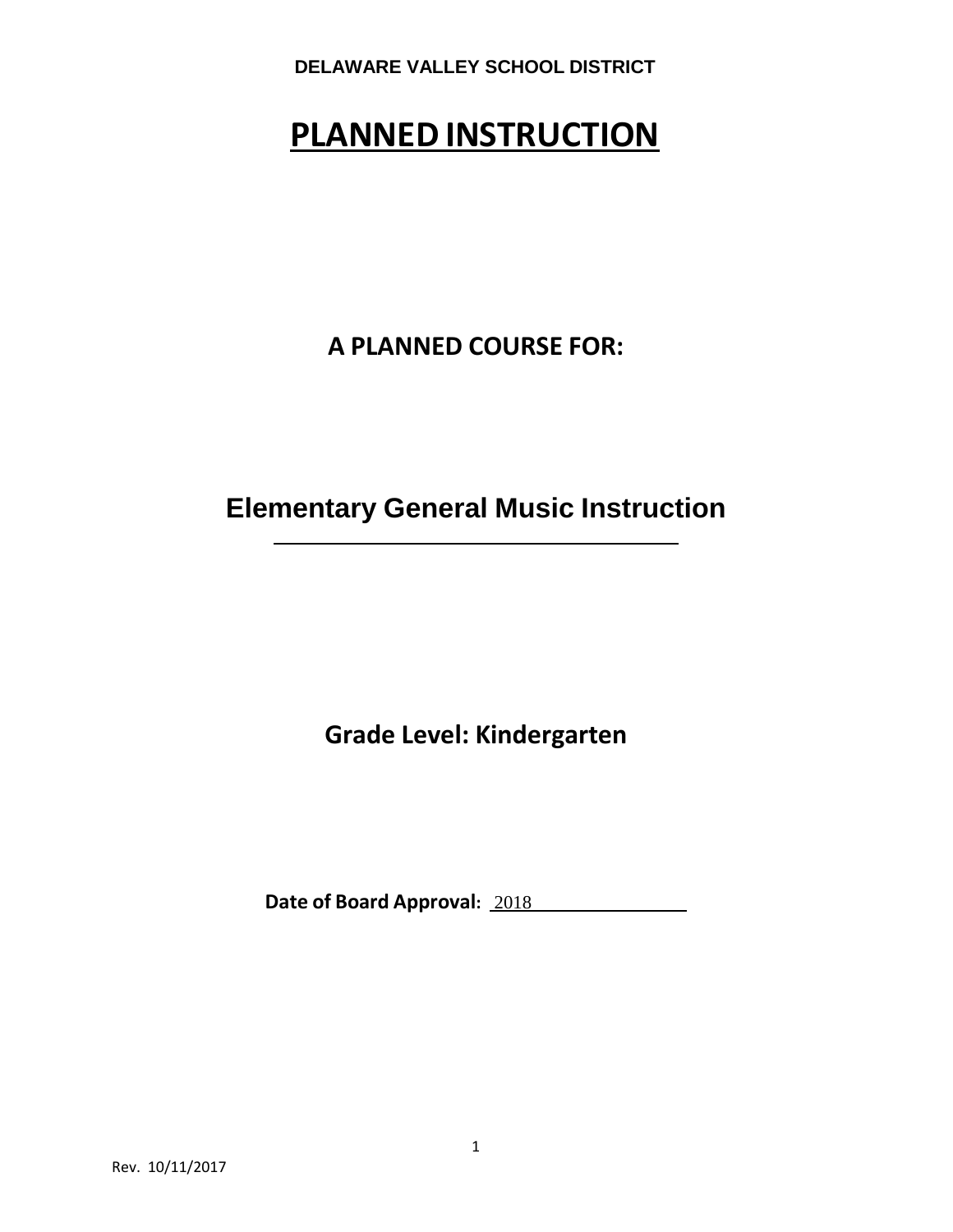# **Planned Instruction**

# **Title of Planned Instruction: Elementary General Music**

**Subject Area: Music Grade(s): Kindergarten**

**Course Description:**

**In this course, students will conduct an in-depth exploration of the most fundamental concepts of music. These concepts include steady beat, pitch discrimination, rhythmic discrimination, dynamics, tempo, and timbre. Students will consistently be encouraged to demonstrate high-quality vocal practices.**

**Time/Credit for the Course: 72 days**

**Curriculum Writing Committee: Robert Burns, Emily Kondracki, Brian Krauss, Jessica Stokes**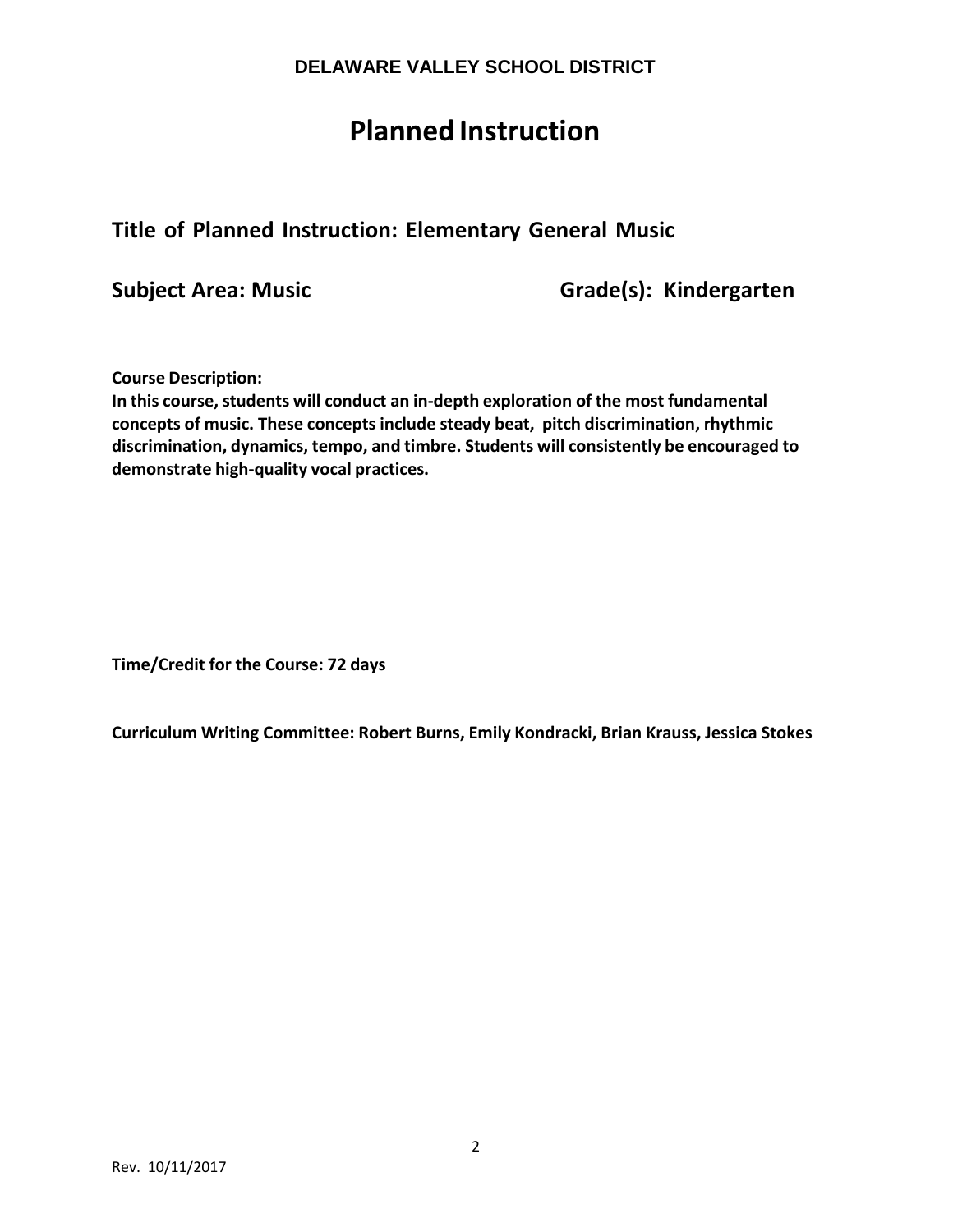# **Curriculum Map**

- **1. Marking Period One:**
	- **Compare and contrast singing, speaking, and whisper voices. 8 days**
	- **Compare and contrast loud and soft sounds. 11 days**
	- **Goals:**
		- **i. Understand, discriminate, and demonstrate singing, speaking, whisper voices.**
		- **ii. Understand, discriminate, and demonstrate loud and softsounds.**
- **2. Marking Period Two:**
	- **Compare and contrast loud and soft sounds. 8 days**
	- **Compare and contrast fast and slow sounds. 11 days**
	- **Goals:**
		- **i. Understand, discriminate, and demonstrate loud and soft voices.**
		- **ii. Understand, discriminate, and demonstrate high and low sounds.**
- **3. Marking Period Three:**
	- **Compare and contrast fast and slow sounds. 8 days**
	- **Compare and contrast high and low sounds. 11 days**
	- **Goals:**
		- **i. Understand, discriminate, and demonstrate fast and slow sounds.**
		- **ii. Understand, discriminate, and demonstrate high and low sounds.**
- **4. Marking Period Four:**
	- **Compare and contrast high and low sounds. 8 days**
	- **Compare and contrast steady beat and rhythm. 11 days**
	- **Goals:**
		- **i. Understand, discriminate, and demonstrate high and low sounds.**
		- **ii. Understand, discriminate, and demonstrate steady beat and rhythms.**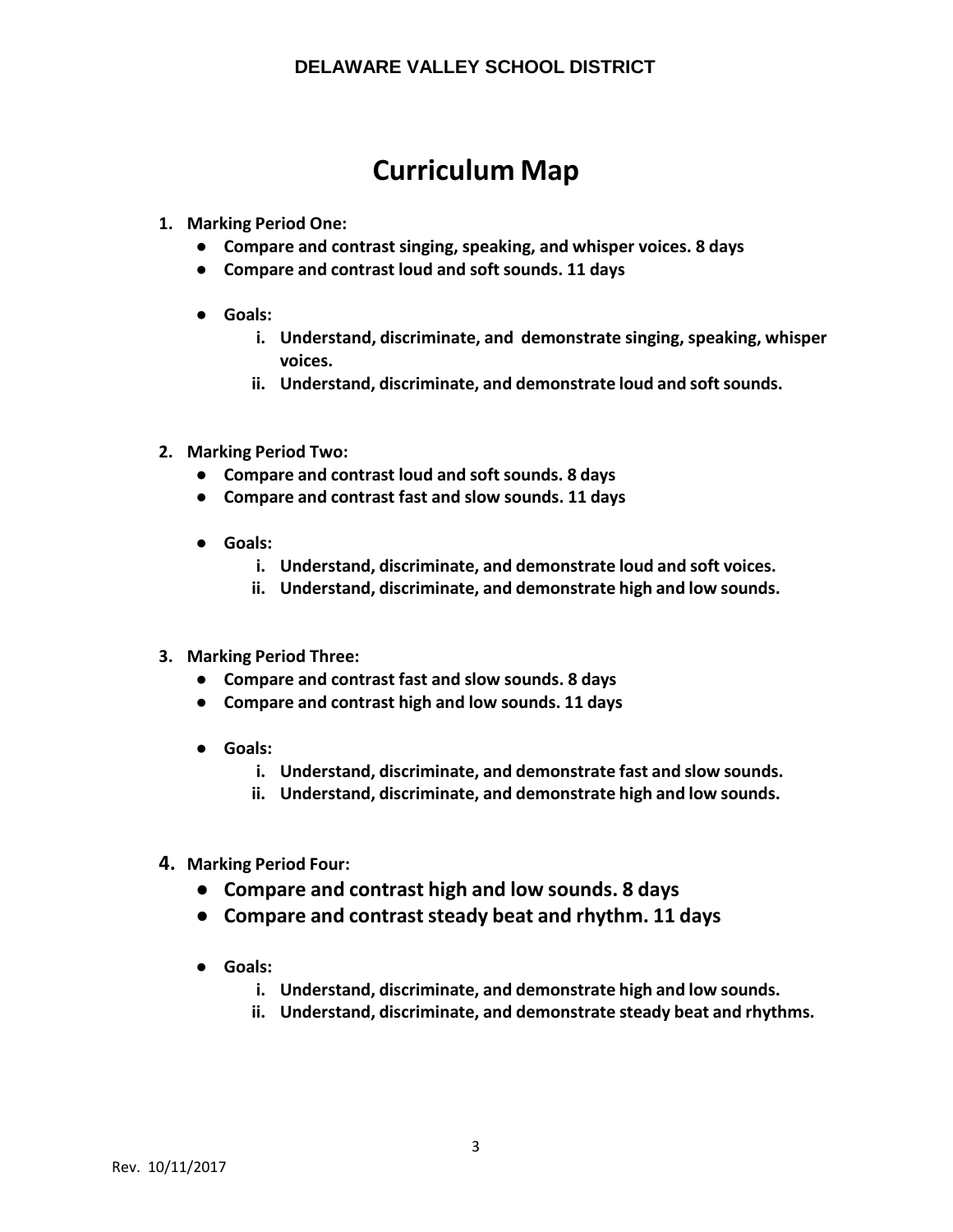# **Curriculum Plan**

## **Unit 1: Speaking, Singing, Whisper Voice**

**Marking Period:** First Marking Period, 18 Days

# **Standard(s): PA Department of Education Academic Standards for the Arts and Humanities**

9.1.3A, 9.1.3.B, 9.1.3.C

## **National Association for Music Education Core Music Standards**

MU:Cr.1.Ka,MU:Cr.1.Kb,MU:Cr2.1.Ka,MU:Cr2.1.Kb,MU.Cr3.1.Ka,MU:Cr3.2.Ka,MU:Pr4.1.Ka,MU:Pr4.2.Ka, MU:Pr4.3.Ka,MU:Pr5.1.Ka,MU:Pr5.1.Kb,MU:Pr6.1.Ka,Mu:Pr6.1.Kb,MU:Cn10.0.Ka,MU:Cn11.0.Ka

## **Anchor(s):**

R3.A.1, R3.A.2, R3.B.2, R3.B.3

## **Big Idea(s):**

The skills, techniques, elements, and principles of the arts can be learned, studied, refined, and practiced.

**Essential Questions:** What is music?

**Concepts:** Music is comprised of sound and silence. **Competencies:** Distinguish between sound and silence in simple melodies and rhythms.

Artists use tools and resources, as well as their own experiences and skills, to create art.

**Essential Questions:** What do people use to perform music?

**Concepts:** People can use voices and instruments to perform music.

**Competencies:** Perform simple melodies and rhythms using voices and classroom instruments.

The arts provide a medium to understand and exchange ideas.

**Essential Questions:** How can pictures show sound and silence? **Concepts:** Pictures can represent sound and silence.

**Competencies:** Read iconic notation representing sound and silence.

**Overview:** Speaking, singing, and whisper voices are three distinct voices and sounds.

**Goals:** Students will be able to distinguish and demonstrate singing, speaking, and whisper voices as performed by themselves and by others.

#### **Objectives:**

1. Students will be able to identify speaking, singing, and whisper voices as they perform them. (DOK 1)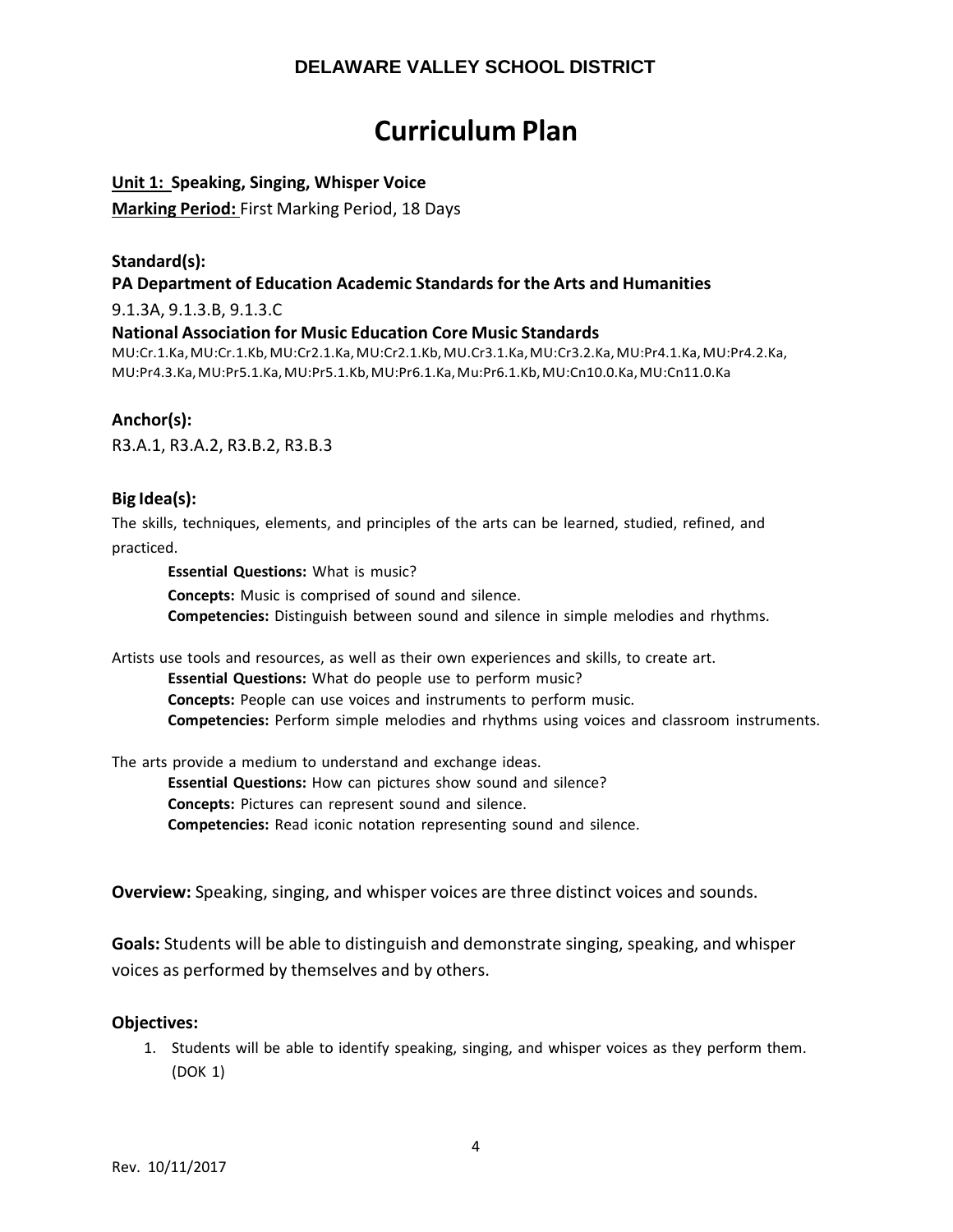- 2. Students will be able to distinguish speaking, singing, and whisper voices as performed by others. (DOK 2)
- 3. Students will be able to compare and contrast speaking, singing, and whisper voices. (DOK 3)

## **Core Activities and Corresponding Instructional Methods:**

- **1.** Direct instruction on the use of singing, speaking, and whisper voices.
	- a. Perform songs with the students.
	- b. Explain the voice used: singing, speaking, or whisper.
	- c. Demonstrate the same song with the different voice types.
	- d. Explain the voice used each time.
- **2.** Address students in singing, speaking, and whisper voices.
	- a. When calling roll, address the students in various voices.
	- b. Students identify the voice used to respond to roll call.

#### **Assessments:**

- o **Diagnostic:** Classroom observation, classroom discussion
- o **Formative:** Classroom observation, classroom discussion, performance assessment
- o **Summative: c**lassroom observation, classroom discussion, performance assessment

#### **Extensions:**

1. Allow students to choose voices in which to perform known songs.

#### **Correctives:**

- **1.** Divide class into groups. One group sings the song while another speaks or whispers the song. Compare and contrast performances.
- **2.** Students sing known songs in variety of voices.

## **Materials and Resources:**

| Little Mice Go Creeping   |
|---------------------------|
| Apple Tree                |
| Two Little Blackbirds     |
| There was a Little Turtle |
| Down by the Banks         |
| Oleanna                   |
| Ring Around the Rosie     |
|                           |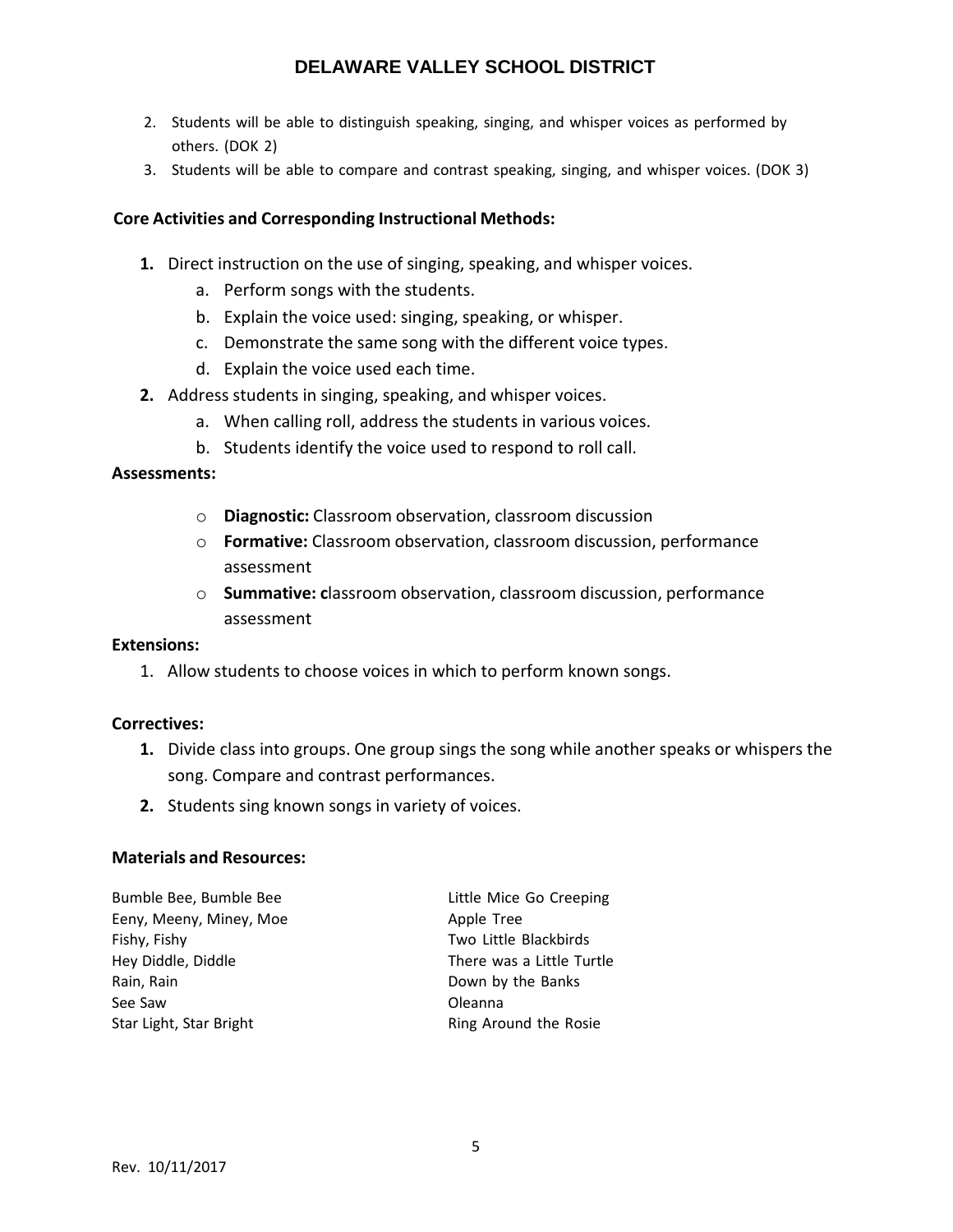## **Unit 2: Loud and Soft Sounds: Dynamics**

**Marking Period:** First Marking Period and Second Marking Period, 36 days

## **Standard(s):**

## **PA Department of Education Academic Standards for the Arts and Humanities**

9.1.3A, 9.1.3.B, 9.1.3.J

### **National Association for Music Education Core Music Standards**

MU:Cr.1.Ka,MU:Cr.1.Kb,MU:Cr2.1.Ka,MU:Cr2.1.Kb,MU.Cr3.1.Ka,MU:Cr3.2.Ka,MU:Pr4.1.Ka,MU:Pr4.2.Ka, MU:Pr4.3.Ka,MU:Pr5.1.Ka,MU:Pr5.1.Kb,MU:Pr6.1.Ka,Mu:Pr6.1.Kb,MU:Cn10.0.Ka,MU:Cn11.0.Ka

## **Anchor(s):**

R3.A.1, R3.A.2, R3.B.2, R3.B.3

## **Big Idea(s):**

The skills, techniques, elements, and principles of the arts can be learned, studied, refined, and practiced.

**Essential Questions:** What is music? **Concepts:** Music is comprised of sound and silence. **Competencies:** Distinguish between sound and silence in simple melodies and rhythms.

Artists use tools and resources, as well as their own experiences and skills, to create art.

**Essential Questions:** What do people use to perform music?

**Concepts:** People can use voices and instruments to perform music.

**Competencies:** Perform simple melodies and rhythms using voices and classroom instruments.

The arts provide a medium to understand and exchange ideas.

**Essential Questions:** How can pictures show sound and silence? **Concepts:** Pictures can represent sound and silence. **Competencies:** Read iconic notation representing sound and silence.

**Overview:** Dynamics is the term that refers to the volume of the music. There is a difference between loud and soft sounds and voices.

**Goals:** Students will be able to distinguish, demonstrate, compare, and contrast, loud and soft sounds through use of their voices and of classroom instruments.

- 1. Students will be able to identify loud and soft sounds as they perform them. (DOK 1)
- 2. Students will be able to distinguish loud and soft sounds as performed by others. (DOK 2)
- 3. Students will be able to compare and contrast loud and soft sounds. (DOK 3)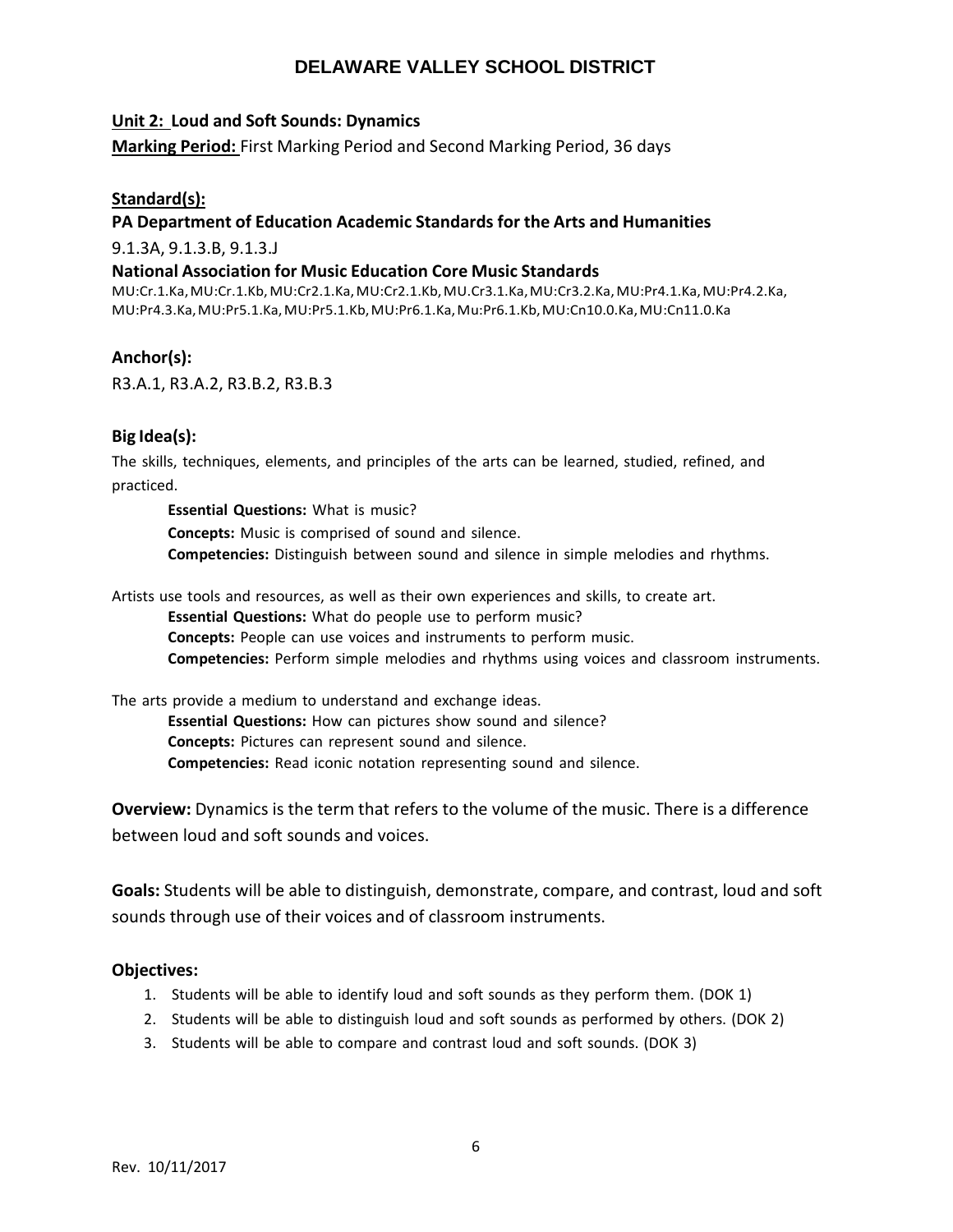## **Core Activities and Corresponding Instructional Methods:**

- **1.** Direct instruction on the use of dynamics: loud and soft sounds.
	- **a.** Perform songs and chants with the students.
	- **b.** Explain the dynamic used: loud or soft.
	- **c.** Demonstrate the same songs/chants with the different dynamics.
	- **d.** Explain the dynamic used each time.

## **Assessments:**

- o **Diagnostic:** Classroom observation, classroom discussion
- o **Formative:** Classroom observation, classroom discussion, performance assessment
- o **Summative: c**lassroom observation, classroom discussion, performance assessment

### **Extensions:**

- 1. Allow students to choose dynamics to perform known songs using body percussion and/or instruments.
- 2. Students explore and identify the typical dynamic level of various classroom instruments.
- 3. Using a known song or chant, students will change their dynamic throughout the performance according to directives given by the teacher.

## **Correctives:**

- **3.** Students use expressive movement to physically show the differences in loud and soft music recordings.
- **4.** Given a picture or name of an object, students identify the dynamic of the object, then perform the dynamic of the object.

#### **Materials and Resources:**

| Deedle Deedle Dumpling         | Little Mice Go Creeping |
|--------------------------------|-------------------------|
| Doctor Foster went to Glouster | No Bears Out Tonight    |
| Hey Betty Martin               | Going on a Bear Hunt    |
| The Lantern Man                |                         |
|                                |                         |

Grizzly Bear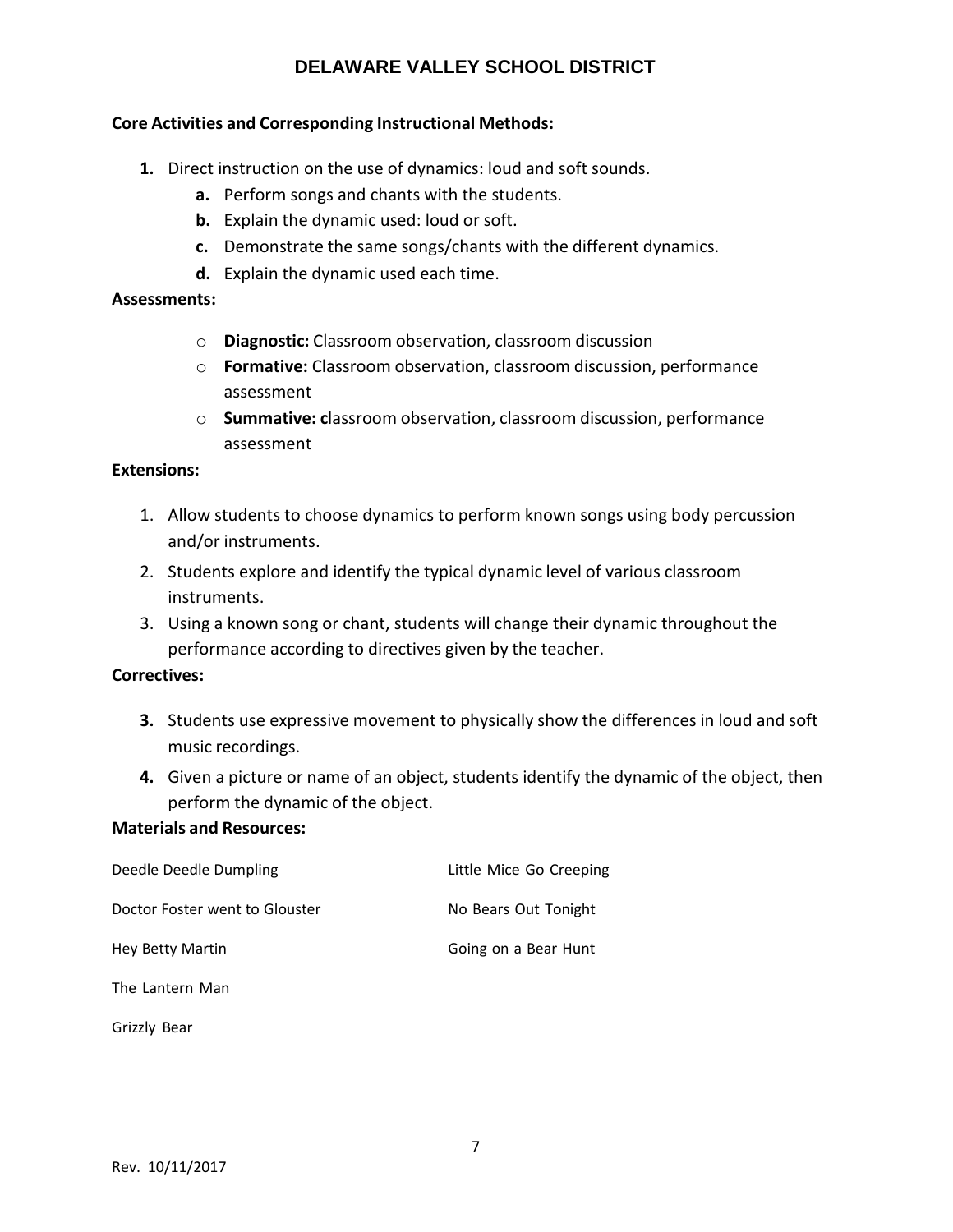#### **Unit 3: Fast and Slow: Tempo**

**Marking Period:** Second Marking Period and Third Marking Period, 36 Days

## **Standard(s):**

## **PA Department of Education Academic Standards for the Arts and Humanities**

9.1.3A, 9.1.3.B, 9.1.3.C

#### **National Association for Music Education Core Music Standards**

MU:Cr.1.Ka,MU:Cr.1.Kb,MU:Cr2.1.Ka,MU:Cr2.1.Kb,MU.Cr3.1.Ka,MU:Cr3.2.Ka,MU:Pr4.1.Ka,MU:Pr4.2.Ka, MU:Pr4.3.Ka,MU:Pr5.1.Ka,MU:Pr5.1.Kb,MU:Pr6.1.Ka,Mu:Pr6.1.Kb,MU:Cn10.0.Ka,MU:Cn11.0.Ka

## **Anchor(s):**

R3.A.1, R3.A.2, R3.B.2, R3.B.3

## **Big Idea(s):**

The skills, techniques, elements, and principles of the arts can be learned, studied, refined, and practiced.

**Essential Questions:** What is music? **Concepts:** Music is comprised of sound and silence. **Competencies:** Distinguish between sound and silence in simple melodies and rhythms.

Artists use tools and resources, as well as their own experiences and skills, to create art.

**Essential Questions:** What do people use to perform music?

**Concepts:** People can use voices and instruments to perform music.

**Competencies:** Perform simple melodies and rhythms using voices and classroom instruments.

The arts provide a medium to understand and exchange ideas.

**Essential Questions:** How can pictures show sound and silence? **Concepts:** Pictures can represent sound and silence. **Competencies:** Read iconic notation representing sound and silence.

**Overview:** Tempo is the term to describe speed in music. There is a distinct difference between fast and slow sounds.

**Goals:** Students will be able to distinguish, demonstrate, compare, and contrast, fast and slow tempos through use of their voices and of classroom instruments.

- 1. Students will be able to identify fast and slow tempos as they perform them. (DOK 1)
- 2. Students will be able to distinguish fast and slow tempos as performed by others. (DOK 2)
- 3. Students will be able to compare and contrast fast and slow tempos. (DOK 3)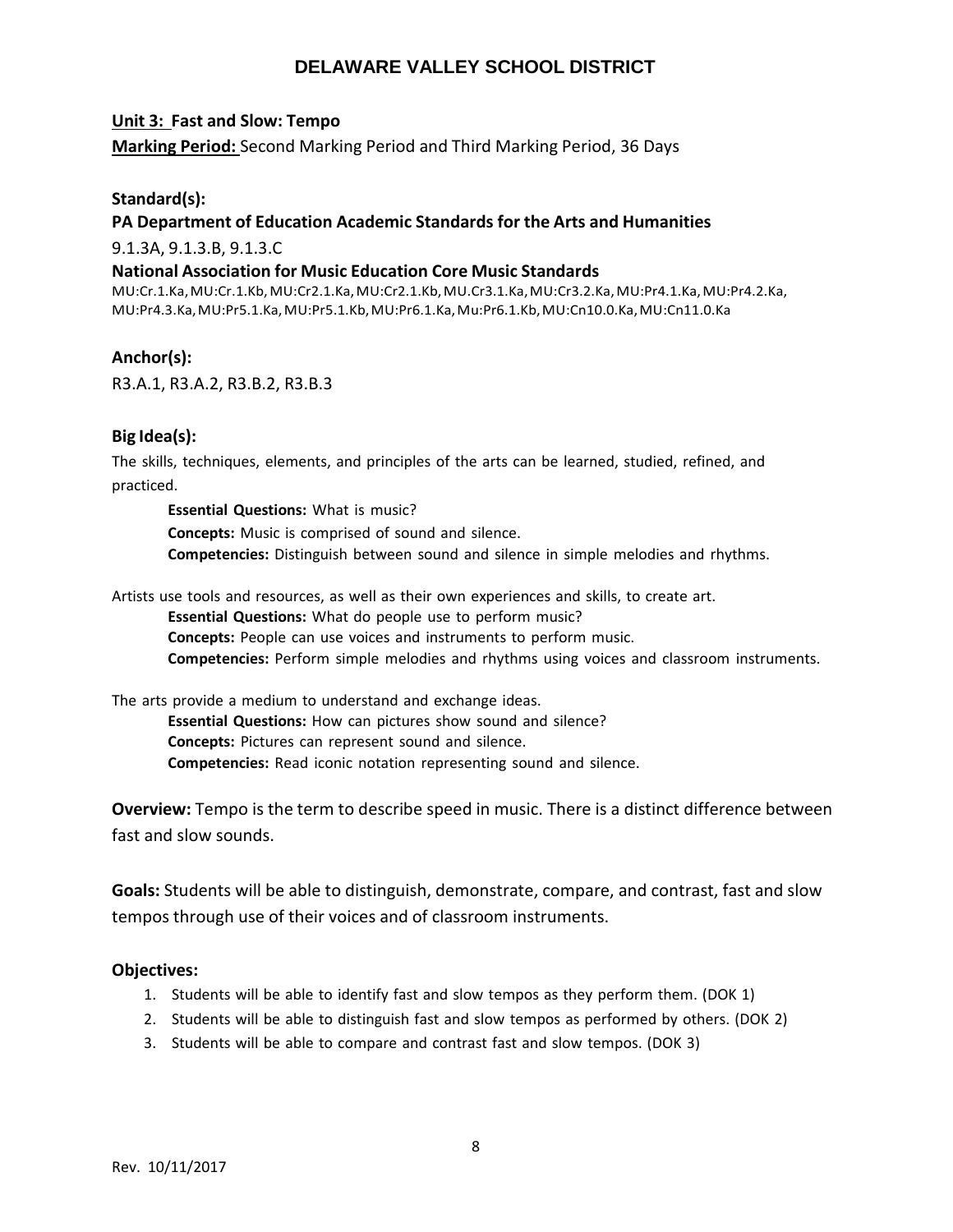## **Core Activities and Corresponding Instructional Methods:**

- **1.** Direct instruction on the use of fast and slow tempos.
	- **a.** Perform songs with the students.
	- **b.** Explain the tempo used: fast or slow.
	- **c.** Demonstrate the same song with different tempos.
	- **d.** Explain the tempo used each time.
- **2.** Students perform known songs in various tempos.
- **3.** Teacher divides class into two groups: one group performs a known song at the normal tempo, while the other group performs the song twice as fast or slow as the first group.

## **Assessments:**

- o **Diagnostic:** Classroom observation, classroom discussion
- o **Formative:** Classroom observation, classroom discussion, performance assessment
- o **Summative: c**lassroom observation, classroom discussion, performance assessment

## **Extensions:**

- 1. Allow students to choose tempo in which to perform known songs.
- 2. Perform known songs with various tempos on classroom instruments.

## **Correctives:**

- **1.** Students use movement to demonstrate the tempo of various songs, chants, and recordings.
- **2.** Given a picture or name of an object, students identify the tempo of the object, then perform the tempo of the object.

## **Materials and Resources:**

| Bumble Bee, Bumble Bee       | The Millwheel            |
|------------------------------|--------------------------|
| All Around the Buttercup     | Jim Along                |
| Dr. Foster went to Glouster  | Engine Number Nine       |
| Go In and Out the Window     | See the Ponies Galloping |
| Johnny Works with One Hammer | Various Recordings       |
| Let Us Chase the Squirrel    |                          |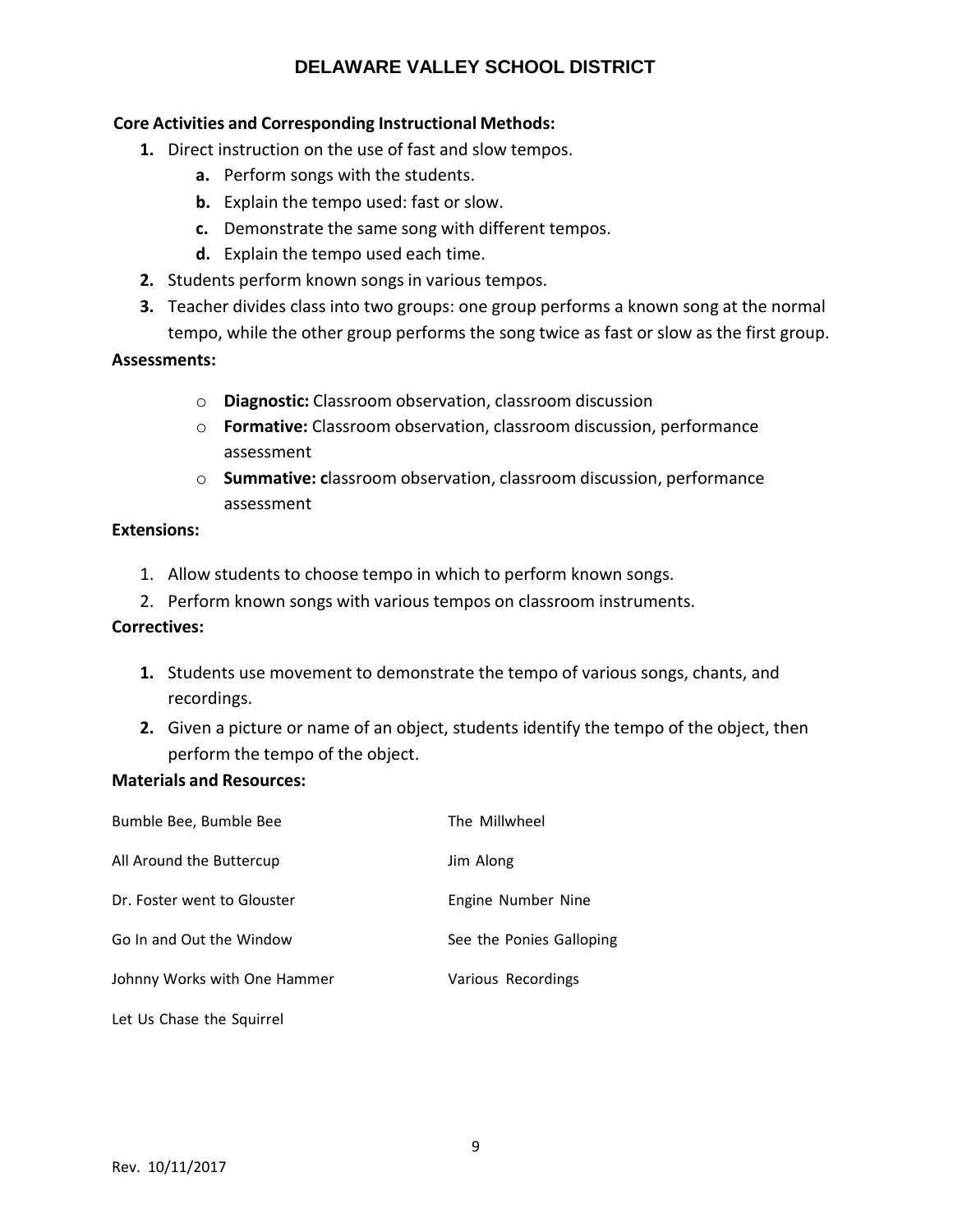## **Unit 4: High and Low Sounds-Pitch**

**Marking Period:** Third Marking Period and Fourth Marking Period, 36 Days

## **Standard(s):**

## **PA Department of Education Academic Standards for the Arts and Humanities**

9.1.3A, 9.1.3.B, 9.1.3.C

### **National Association for Music Education Core Music Standards**

MU:Cr.1.Ka,MU:Cr.1.Kb,MU:Cr2.1.Ka,MU:Cr2.1.Kb,MU.Cr3.1.Ka,MU:Cr3.2.Ka,MU:Pr4.1.Ka,MU:Pr4.2.Ka, MU:Pr4.3.Ka,MU:Pr5.1.Ka,MU:Pr5.1.Kb,MU:Pr6.1.Ka,Mu:Pr6.1.Kb,MU:Cn10.0.Ka,MU:Cn11.0.Ka

## **Anchor(s):**

R3.A.1, R3.A.2, R3.B.2, R3.B.3

## **Big Idea(s):**

The skills, techniques, elements, and principles of the arts can be learned, studied, refined, and practiced.

**Essential Questions:** What is music? **Concepts:** Music is comprised of sound and silence. **Competencies:** Distinguish between sound and silence in simple melodies and rhythms.

Artists use tools and resources, as well as their own experiences and skills, to create art.

**Essential Questions:** What do people use to perform music?

**Concepts:** People can use voices and instruments to perform music.

**Competencies:** Perform simple melodies and rhythms using voices and classroom instruments.

The arts provide a medium to understand and exchange ideas.

**Essential Questions:** How can pictures show sound and silence? **Concepts:** Pictures can represent sound and silence. **Competencies:** Read iconic notation representing sound and silence.

**Overview:** Pitch is the term to describe differences in high and low sounds. There is a distinct difference between high and low sounds.

**Goals:** Students will be able to distinguish, demonstrate, compare, and contrast high and low pitches through use of their voices and of classroom instruments.

- 1. Students will be able to identify high and low pitches as they perform them. (DOK 1)
- 2. Students will be able to distinguish high and low pitches as performed by others. (DOK 2)
- 3. Students will be able to compare and contrast high and low pitches. (DOK 3)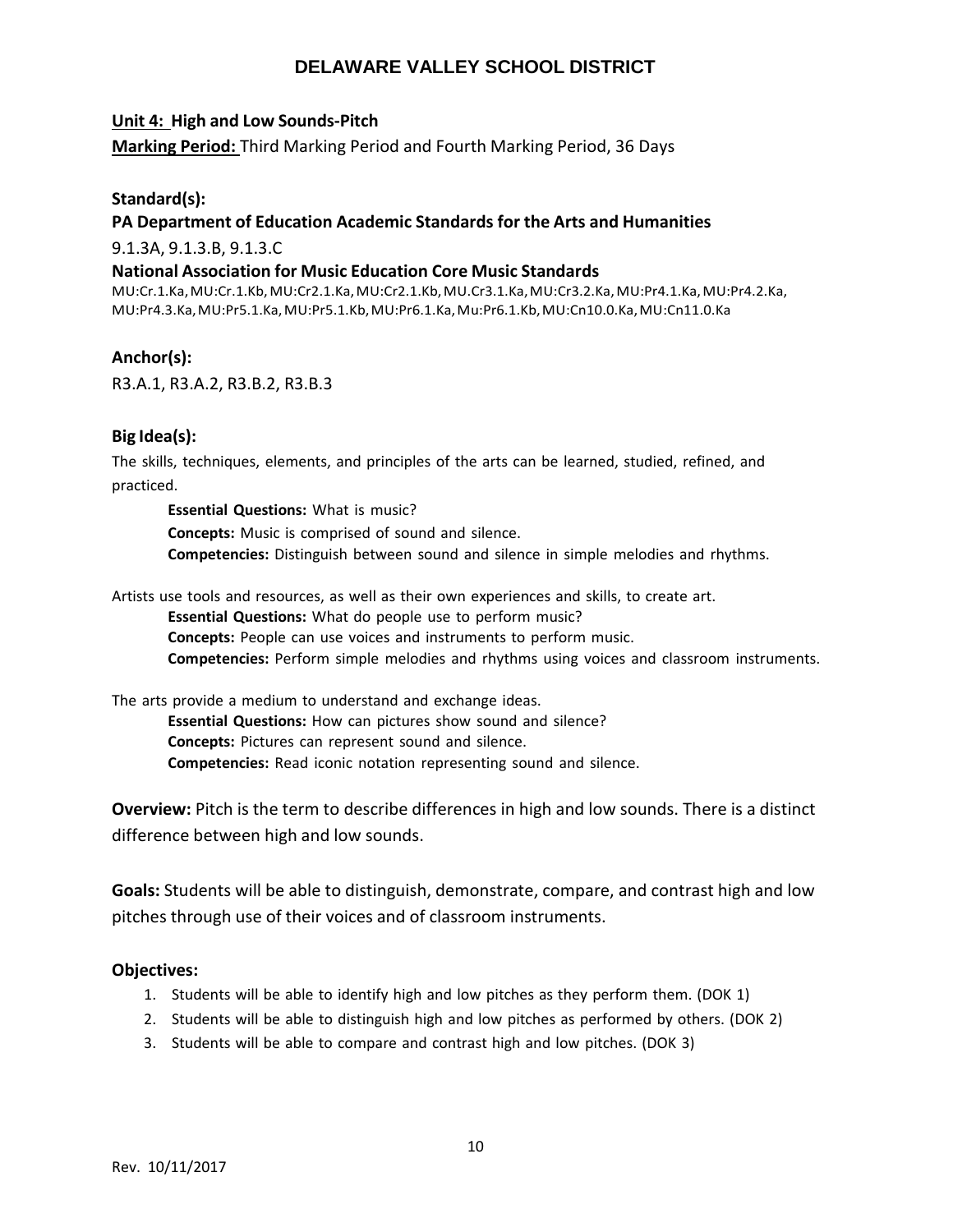## **Core Activities and Corresponding Instructional Methods:**

- **1.** Direct instruction on the use high and low pitches.
	- **a.** Perform songs with the students.
	- **b.** Explain the pitches used: high and/or low.
- **2.** Use classroom instruments to perform songs with a simple high and low accompaniment.

#### **Assessments:**

- o **Diagnostic:** Classroom observation, classroom discussion
- o **Formative:** Classroom observation, classroom discussion, performance assessment
- o **Summative: c**lassroom observation, classroom discussion, performance assessment

#### **Extensions:**

1. Allow students to develop their own high and low compositions.

## **Correctives:**

- **1.** Students use movement to demonstrate the high and low pitches of various songs, chants, and recordings.
- **2.** Given a picture or name of an object, students identify the pitch of the object, then perform the pitch of the object.

## **Materials and Resources:**

| <b>Bubble Gum</b>          | Wee Willie Winkle        |
|----------------------------|--------------------------|
| <b>Burnie Bee</b>          | I Have a Little Snowman  |
| Here Comes a Bluebird      | <b>Pussy Willow Song</b> |
| Hinx Minx                  | Snail, Snail             |
| I Wish I was a Little Bird | Star Light, Star Bright  |
| Shoe the Horse             | Body Scale               |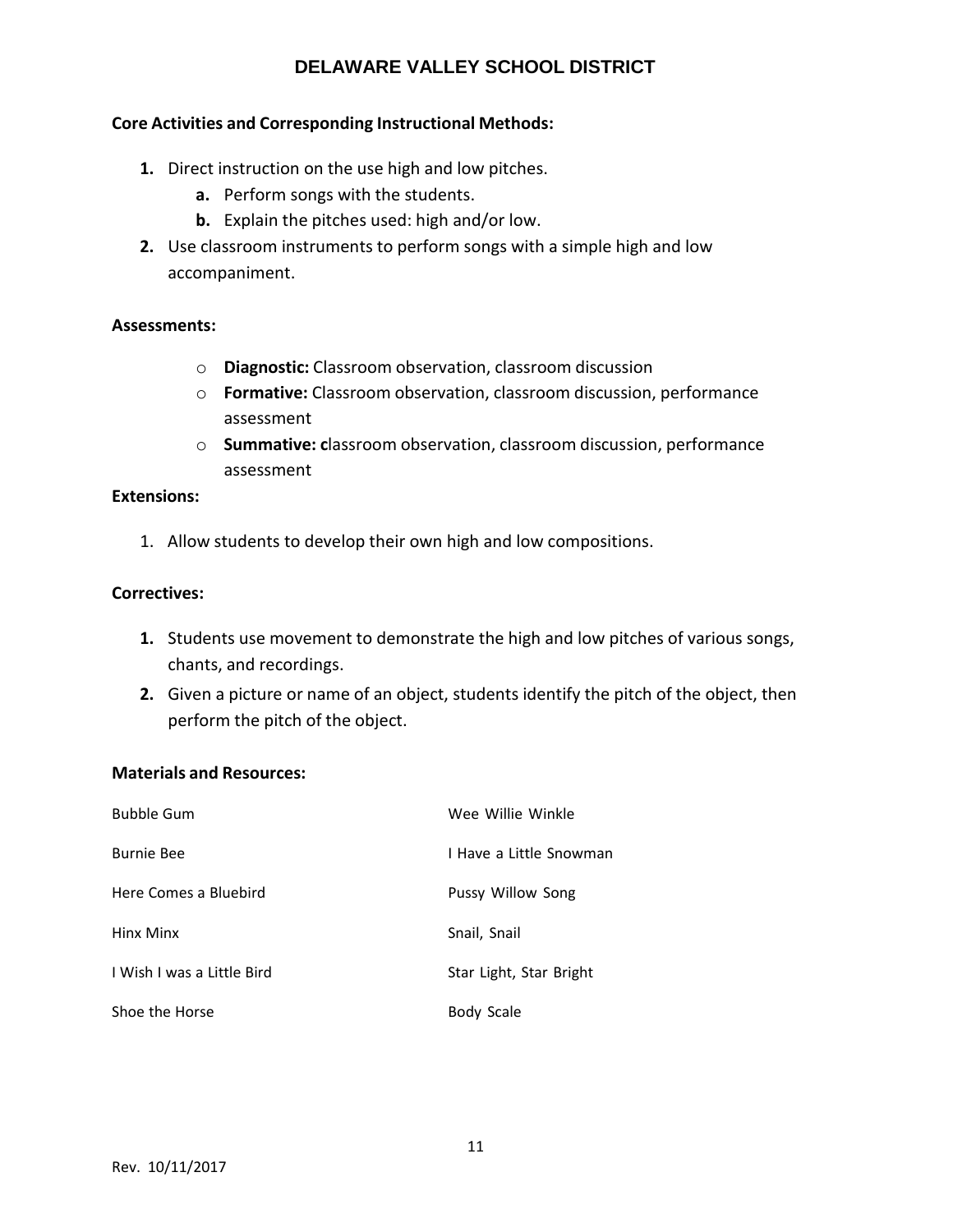## **Unit 5: Steady Beat vs. Rhythm**

**Marking Period:** Fourth Marking Period

## **Standard(s):**

## **PA Department of Education Academic Standards for the Arts and Humanities**

9.1.3A, 9.1.3.B, 9.1.3.C

### **National Association for Music Education Core Music Standards**

MU:Cr.1.Ka,MU:Cr.1.Kb,MU:Cr2.1.Ka,MU:Cr2.1.Kb,MU.Cr3.1.Ka,MU:Cr3.2.Ka,MU:Pr4.1.Ka,MU:Pr4.2.Ka, MU:Pr4.3.Ka,MU:Pr5.1.Ka,MU:Pr5.1.Kb,MU:Pr6.1.Ka,Mu:Pr6.1.Kb,MU:Cn10.0.Ka,MU:Cn11.0.Ka

## **Anchor(s):**

R3.A.1, R3.A.2, R3.B.2, R3.B.3

## **Big Idea(s):**

The skills, techniques, elements, and principles of the arts can be learned, studied, refined, and practiced.

**Essential Questions:** What is music? **Concepts:** Music is comprised of sound and silence. **Competencies:** Distinguish between sound and silence in simple melodies and rhythms.

Artists use tools and resources, as well as their own experiences and skills, to create art.

**Essential Questions:** What do people use to perform music?

**Concepts:** People can use voices and instruments to perform music.

**Competencies:** Perform simple melodies and rhythms using voices and classroom instruments.

The arts provide a medium to understand and exchange ideas.

**Essential Questions:** How can pictures show sound and silence? **Concepts:** Pictures can represent sound and silence. **Competencies:** Read iconic notation representing sound and silence.

**Overview:** In music, there is a distinct difference between the beat of the song and the words of a song. This is the difference between steady beat and rhythm.

**Goals:** Students will be able to distinguish, demonstrate, compare, and contrast steady beat and rhythms through use of their voices, classroom instruments, and movement.

- 1. Students will be able to identify steady beat and rhythms as they perform them. (DOK 1)
- 2. Students will be able to distinguish steady beat and rhythms as performed by others. (DOK 2)
- 3. Students will be able to compare and contrast steady beat and rhythms tempos. (DOK 3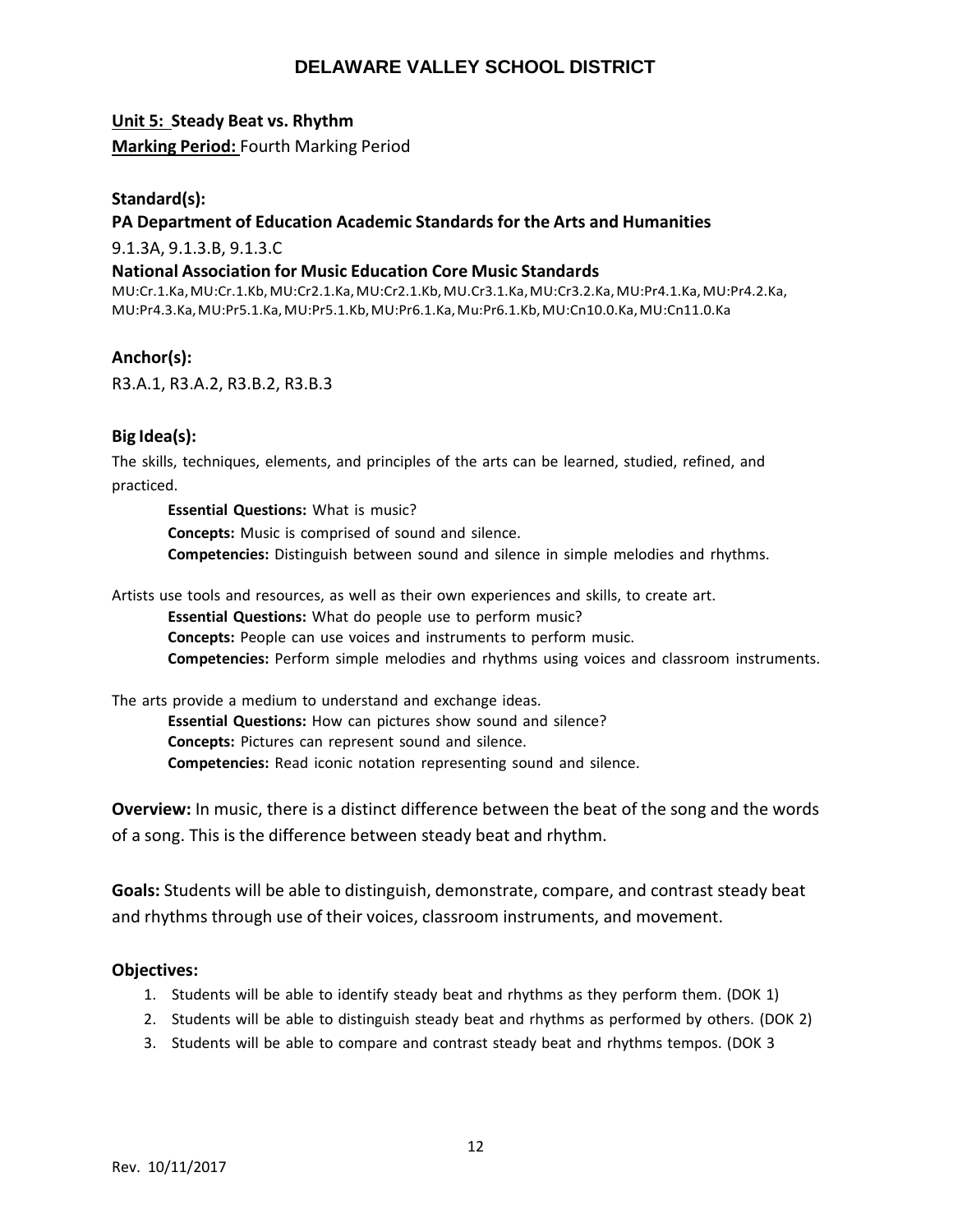## **Core Activities and Corresponding Instructional Methods:**

- **1.** Direct instruction on the use of steady beat and rhythms.
	- **a.** Perform songs with the students.
	- **b.** Have the students clap the beat to the song.
	- **c.** Ask the students to clap the words of the song.
	- **d.** Discuss the differences in the clapping.
- **2.** Students perform known songs with steady beat and rhythmic accompaniment.
- **3.** Students move to the beat and to the rhythm of known songs, chants, and recordings.

## **Assessments:**

- o **Diagnostic:** Classroom observation, classroom discussion
- o **Formative:** Classroom observation, classroom discussion, performance assessment
- o **Summative: c**lassroom observation, classroom discussion, performance assessment

## **Extensions:**

- 1. Allow students to choose either steady beat or rhythmic accompaniment with which to perform known songs.
- 2. Perform known songs with various steady beat or rhythmic accompaniment on classroom instruments.

## **Correctives:**

**1.** Students use movement to demonstrate steady beat or rhythms of various songs, chants, and recordings.

#### **Materials and Resources:**

See all previously learned songs and chants